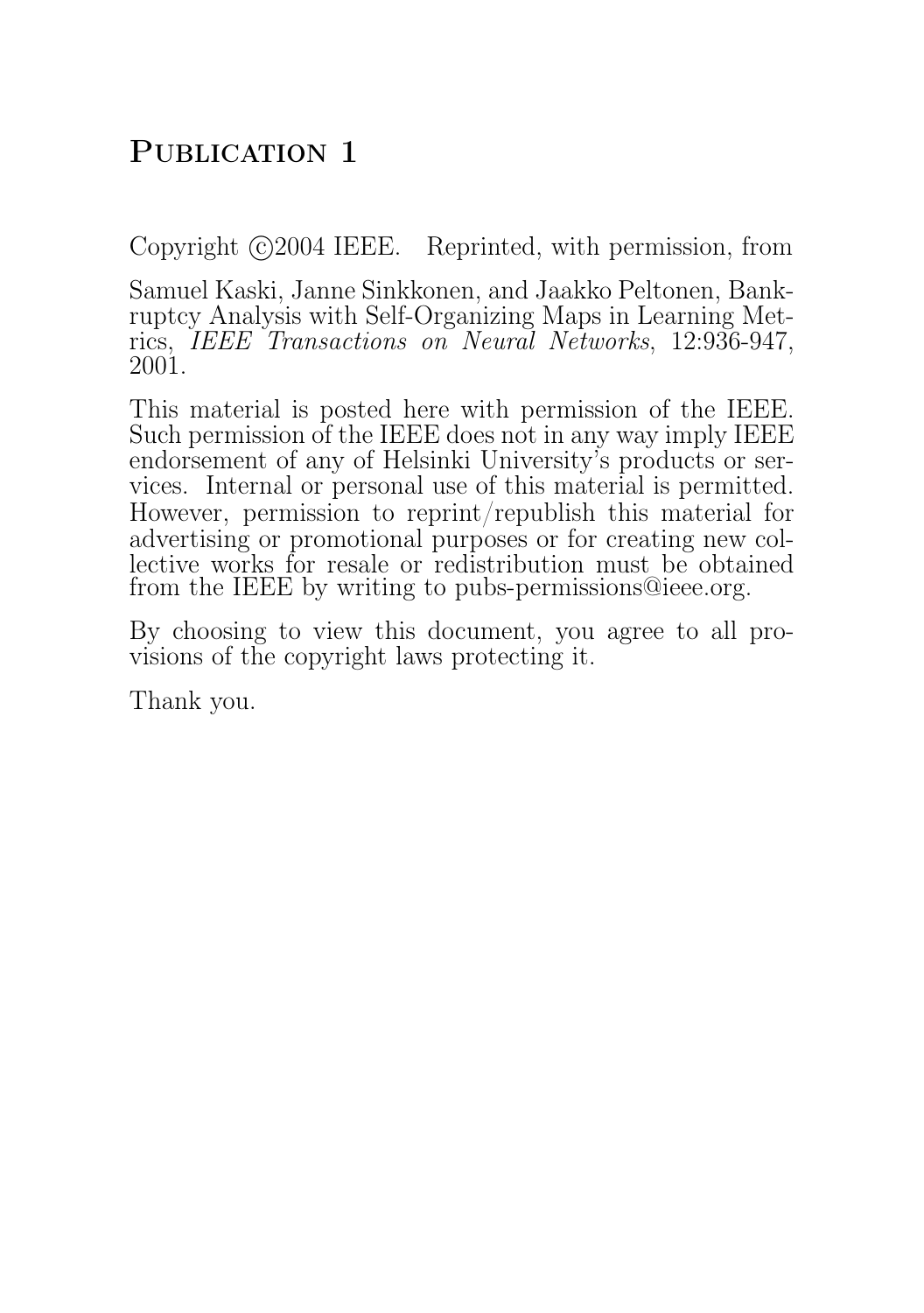## Bankruptcy Analysis with Self-Organizing Maps in Learning Metrics

Samuel Kaski*, Member, IEEE*, Janne Sinkkonen, and Jaakko Peltonen

*Abstract—***We introduce a method for deriving a metric, locally based on the Fisher information matrix, into the data space. A self-organizing map (SOM) is computed in the new metric to explore financial statements of enterprises. The metric measures local distances in terms of changes in the distribution of an auxiliary random variable that reflects what is important in the data. In this paper the variable indicates bankruptcy within the next few years. The conditional density of the auxiliary variable is first estimated, and the change in the estimate resulting from local displacements in the primary data space is measured using the Fisher information matrix. When a self-organizing map is computed in the new metric it still visualizes the data space in a topology-preserving fashion, but represents the (local) directions in which the probability of bankruptcy changes the most.**

*Index Terms—***Bankruptcy analysis, Fisher information matrix, information metric, learning metric, self-organizing map.**

#### I. INTRODUCTION

**B** ANKRUPTCIES have such a great importance on the financing models and business life in general, that their analysis has become almost its own field of science. They have been widely studied in economics, and most data analysis methods have been suggested to the problem. A traditional benchmark for these methods has been the bankruptcy prediction problem, but we argue that at least as important from the practical point of view is to develop methods for analyzing and understanding the different corporate behavior types and their relation to bankruptcy. In this task, the self-organizing map (SOM) [1], [2] has been found a valuable tool, mainly because of its good visualization capabilities. The present paper introduces a further development of SOM-based data analysis. Our results show that it yields maps with enhanced visualization of bankruptcy risk, and a statistically better separation of bankruptcies from healthy companies. The methodology can also be directly utilized in other application areas.

The success of unsupervised algorithms, such as the SOM and clustering methods, depends crucially on the metric, the measure of the distance between the objects of interest. The metric, on the other hand, depends on which kinds of variables have been chosen to represent the objects, i.e., on variable selection and feature extraction. These processing steps affect even supervised methods although many supervised methods are in principle, given unlimited resources, universal approximators. The old problem of feature extraction or variable selection, that is, choosing how to represent the input data, persists as a crucial

The authors are with the Neural Networks Research Centre, Helsinki University of Technology, Espoo, Finland.

Publisher Item Identifier S 1045-9227(01)05004-4.

unsolved research topic in pattern recognition, neural computation, and data analysis.

At its simplest, feature extraction reduces to choosing and scaling the input variables, but more generally it is a nonlinear mapping of the input space to a space that is more suitable for further processing. Successful feature extraction stages are usually tailored for the task at hand using expert knowledge or heuristic rules of thumb. There is often, however, some implicit auxiliary information available about the relevance of the features of the input. For instance, in a classification task the relevant features are those that separate between the classes.

Implicit information about the relevance of the features may also be available for unsupervised descriptive data analysis tasks. A relevant classification of the samples may be known and the goal may be to find a natural grouping for them; a grouping that reflects the classification but may, for example, discover subclasses. Another example is process monitoring in which some indicator of the performance of the process may be associated with each data vector. The quality of the end product could be a suitable indicator. The goal would then be to find out factors affecting the performance of the process.

Our ultimate aim is to develop algorithms that take such auxiliary information into account in order to explicitly transform the original metric of the input space. The space is locally scaled so that the new (local) distances will measure the change of the auxiliary information (for a preliminary account see [3]). Proximity relations or, loosely speaking,<sup>1</sup> topology of the input space is still retained. Note that by contrast, a change of the metric that does not preserve the proximity relations would map some close-by points of the input space to very different feature values, and the generalization power originating from the smoothness of the model would be lost.

For computational reasons the new metric is best suited for algorithms that rely mostly on local distances of the input space. The SOM is one example. When an unsupervised algorithm learns using the new metric, the learning process is a useful combination of supervised and unsupervised learning. The proximity relationships of the input space are preserved as is typical of unsupervised methods, while the metric (local scaling of the space) is induced in a supervised manner.

We will apply the new metric to analyze the bankruptcy risk of enterprises on the basis of financial statements. The setting is similar to that of Kiviluoto and Bergius [4]–[6]. They have used SOMs to extend bankruptcy analysis from traditional straightforward prediction of bankruptcy to visual exploratory analyses of the relationship between the financial statements

Manuscript received February 20, 2001; revised March 9, 2001.

<sup>&</sup>lt;sup>1</sup>Even though the mapping is continuous it is not topology preserving since it may be projective.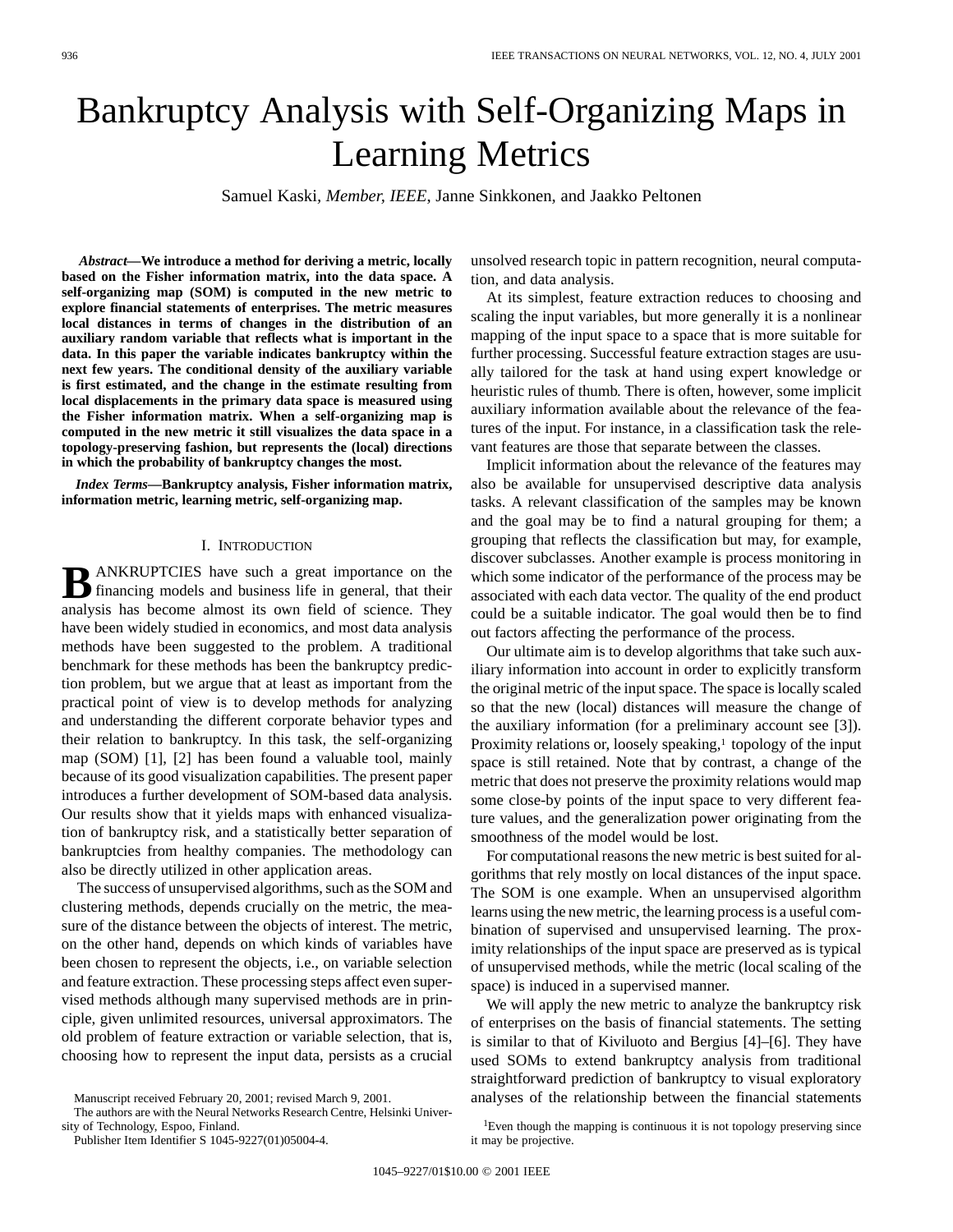and the bankruptcy risk of different kinds of enterprises. We complement their studies by using the new metric in the SOM-based exploratory analyses. The enterprises are organized on a SOM in such a manner that the analysis will concentrate on the (local) factors that affect the probability of bankruptcy most. We will then explore the results to find out the important dimensions for various kinds of enterprises.

#### II. THE METRIC

We wish to transform the distance measure of the data space so that it will concentrate on the important differences between data samples and disregard irrelevant dimensions. It may be clear that it is impossible to construct such a metric without some auxiliary, prior knowledge about the importance of the differences. In this work we assume that there is *auxiliary data* available (more details below), and that the auxiliary data implicitly defines what is important or relevant.

The new metric is to be *learned* based on a data set, and used as a distance measure for subsequent analysis and visualization of the set. The metric is constructed so that it reflects the *local* importance of different directions in the data space. For example, it could measure how much changes in the financial state of a company affect the bankruptcy risk of that kind of enterprise. Due to its locality, the distance measure is capable of revealing different factors for different kinds of enterprises. Moreover, since the distance measure is defined in the original data space, it is straightforward to interpret the results in terms of the original variables, here the indicators of financial states. For example, if the distances for a company type are large along the axis corresponding to the profitability, then profitability contributes to the bankruptcy risk of such companies.

In exploratory data analysis applications the similarity relationships between the data samples, the enterprises, can be visualized with methods such as the SOM, precisely in the same way as previously. The only difference is that the relative distances of the enterprises will change. If they are different along an important dimension (actually the nonlinear route of minimal length) their distance is large, whereas if they are different only along an irrelevant dimension they will become very close to each other.2

#### *A. Learning Metric: The Principle*

We seek to describe the similarity relationships of items  $x$ of the data space by utilizing the information within the joint distribution of the data and *auxiliary data c*. Denote the joint probability density function (pdf) by  $p(x, c)$ . We will call  $x \in$  $\mathbb{X} \subset \mathbb{R}^n$  the *primary data*, and denote the associated random variable by  $X$ .

Denote the random variable that produces the auxiliary data by  $C$ . It is assumed that the  $c$  or, more specifically, the conditional distributions  $p(c|\mathbf{x})$  implicitly convey information about which kinds of similarity relationships are important in the data. In our present application to bankruptcy analysis, the  $c$  are binary and indicate whether an enterprise goes bankrupt within

A change in distributions can be measured by the Kullback-Leibler divergence  $D$ . An old result [7] gives a formula for the *local* Kullback-Leibler divergence as

$$
D(p(c|\mathbf{x})||p(c|\mathbf{x}+d\mathbf{x})) = d\mathbf{x}^T \mathbf{J}(\mathbf{x}) d\mathbf{x}
$$
 (1)

where

the distribution  $p(c|\mathbf{x})$ .

$$
\mathbf{J}(\mathbf{x}) = E_{p(c|\mathbf{x})} \left\{ \left( \frac{\partial}{\partial \mathbf{x}} \log p(c|\mathbf{x}) \right) \left( \frac{\partial}{\partial \mathbf{x}} \log p(c|\mathbf{x}) \right)^T \right\}
$$
(2)

is the Fisher information matrix and  $E_{p(c|\mathbf{x})}$  denotes expectation over the possible values of  $C$ , conditioned on  $x$ . Here the Fisher information matrix  $J(x)$  is the representation of the tensor of the new metric in the original Euclidean coordinates in which  $x$  is also presented. The matrix is positive semidefinite, and it defines the local scaling of the directions of the input space at the point . We then define the new local metric of the data space as

$$
d_F^2(\mathbf{x}, \mathbf{x} + d\mathbf{x}) \equiv D(p(c|\mathbf{x})||p(c|\mathbf{x} + d\mathbf{x}))
$$
  
=  $d\mathbf{x}^T \mathbf{J}(\mathbf{x}) d\mathbf{x}$ . (3)

In the new metric the conditional density  $p(c|\mathbf{x})$  changes evenly in all directions, at all points of the input space.

*Note 1:* The Fisher information matrix was originally derived for measuring the effect that a change in the model *parameters* produces on the probability distributions that the models generate [8]. The resulting distance is called (Fisher) information distance or (Fisher) information metric in the information geometry literature (see, e.g., [9]–[11]). Here we measure the effect of a change in the *location* in the primary data space to obtain a metric there. We will call the resulting metric the *Fisher metric* and call the approach *semisupervised* since the auxiliary distribution in a way supervises the construction of the metric.

*Note 2:* The new metric (3) is defined locally, for close-by points x and  $x + dx$ , and global distances are defined by path integrals. In principle there exists another, more straightforward alternative: to simply measure the distance between *any nonlocal pair* **x** and **x'** by  $D(p(c|\mathbf{x})||p(c|\mathbf{x}'))$ . Such a measure might be useful for some applications but its disadvantage is that it would completely override the original structure of the data space. Two points with identical density estimates,  $p(c|\mathbf{x})$ and  $p(c|\mathbf{x}')$ , would have a zero distance even if the points were originally far away. If some kind of generalizability exists over , it would be destroyed by the change of the topology. In fact, the original representations  $x$  would not be needed at all, and the data points could be simply represented by distributions in the  $C$ -space. All information contained in the primary data would then be lost.

An additional disadvantage would be that the new representations cannot be interpreted in terms of the original data variables, at least not without further analyses. In the bankruptcy application it is of prime importance to know which aspects of

<sup>2</sup>In practical computations we will use local approximations to the nonlinear routes, which is sensible for algorithms such as the SOM that depend mostly on local distances.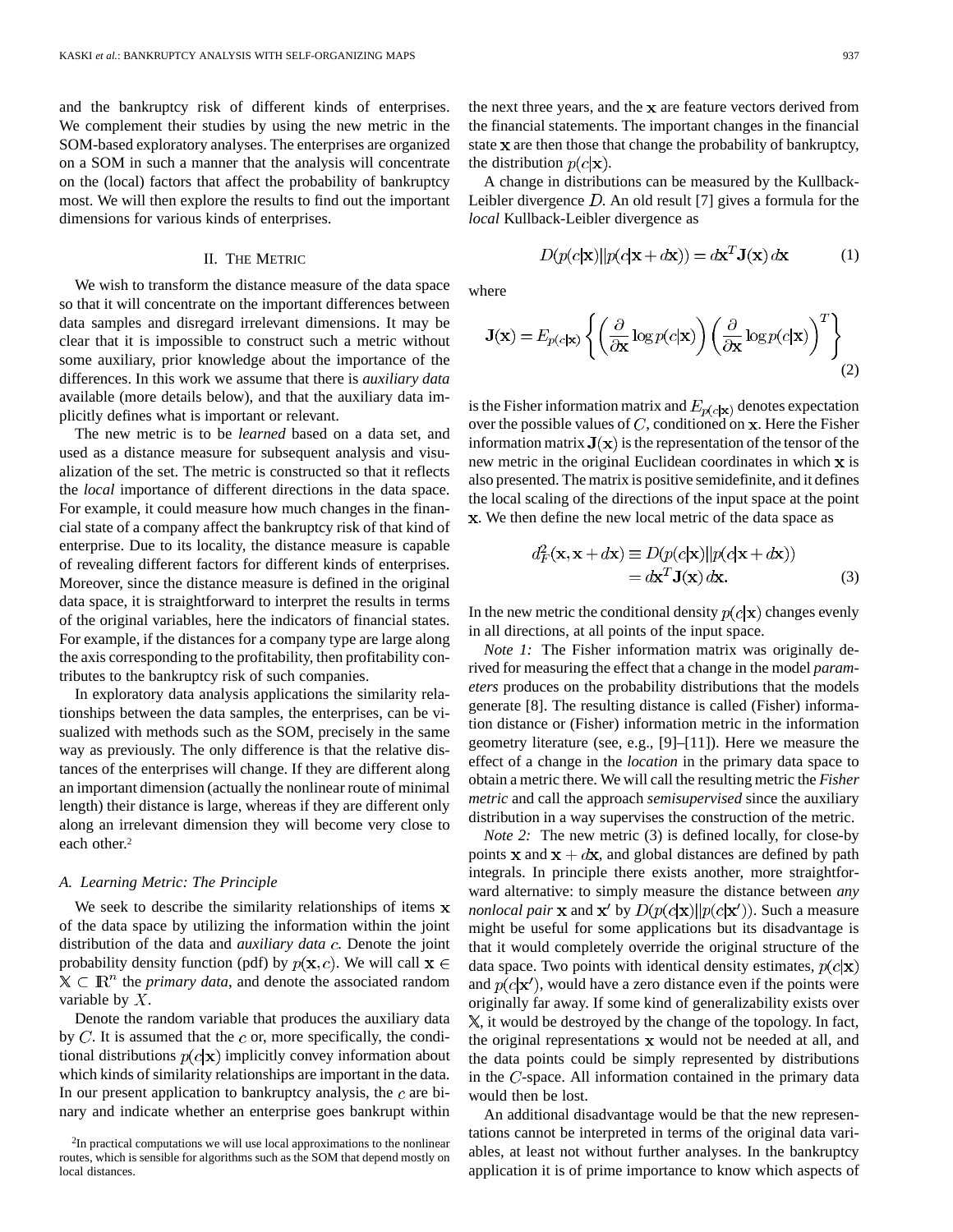the financial state of a company are related to changes in its bankruptcy risk and our method focuses on this problem.

#### *B. Learning metric: Computation*

The conditional probability distribution  $p(c|\mathbf{x})$  is usually estimated from a data set  $\{x^k, c^k, \}_k, k = 1, \dots, N$ . Any method that produces differentiable estimates is potentially useful. The choice of the estimator is discussed in Section II-C; for the moment assume tentatively that we have an estimate  $\hat{p}(c|\mathbf{x})$  of the conditional density available.

The estimate  $\hat{p}(c|\mathbf{x})$  could in principle be used in place of  $p(c|\mathbf{x})$  in (2), (3) to approximate the new metric. However, for numerical computations it is not necessary to form the Fisher information matrix explicitly, for one can get the squared local distances directly from

$$
d_F^2(\mathbf{x}, \mathbf{x} + d\mathbf{x})
$$
  
=  $E_{\hat{p}(c|\mathbf{x})} \left\{ \left( d\mathbf{x}^T \frac{\partial}{\partial \mathbf{x}} \log \hat{p}(c|\mathbf{x}) \right)^2 \right\}.$  (4)

The new metric can be used in any supervised or unsupervised method; in Section III we will describe how to use it to compute SOMs for visualization and exploratory data analysis purposes.

If only partially labeled data are available, it is best to use a pdf estimator with the ability to utilize such data. The Gaussian mixture model MDA2, described in Section II-C, can be easily extended for partially labeled data as it is usually optimized by the EM algorithm. After the pdf estimator is fixed, using partially labeled data with the new metric is straightforward, for the metric is defined into the primary data space and therefore can be computed with the knowledge about the primary sample **x** only.

A demonstration of the new metric for an artificial, easily visualizable two-dimensional (2-D) two-class data set is presented in Fig. 1.

*Note 1:* Nonlocal distances can be defined as the minimal path integrals of the local distances, minimum taken over all possible paths. This generates a Riemannian metric (for general treatments of the related information geometry, see [9]–[11]). In practice, the computation of the integrals would be extremely tedious and we will below resort to local approximations which are sensible for methods that rely mostly on local distances (see Section III).

*Note 2:* If the estimate  $\hat{p}(c|\mathbf{x})$  is very uneven or the Fisher metric spans an unpreferably low-dimensional space, the metric can be "regularized" by mixing it with the original Euclidean metric of  $X$ , resulting in the metric tensor represented by

$$
\mathbf{J}'(\mathbf{x}) = (1 - \lambda)\mathbf{J}(\mathbf{x}) + \lambda\mathbf{I}
$$
 (5)

where  $\lambda$  is a small positive constant  $(0 < \lambda < 1)$  and **I** is the identity matrix.

#### *C. Metrics from Two Kinds of pdf Estimates*

Our goal here is to estimate the probability density  $p(c|\mathbf{x})$  of the auxiliary random variable  $C$ , conditioned on  $X$ . Plenty of alternative methods are available. Many of them have been developed for classification purposes (for reviews see e.g., [12], [13]).

|   |   |   |    |  |                       |               |                   |   | a control of the product of the con- |   |     |  |                      |  |  |  |  |
|---|---|---|----|--|-----------------------|---------------|-------------------|---|--------------------------------------|---|-----|--|----------------------|--|--|--|--|
|   |   |   |    |  |                       |               | <b>STATISTICS</b> |   |                                      | ٠ | . . |  |                      |  |  |  |  |
|   |   |   |    |  |                       |               | <b>CALL BOARD</b> | ٠ |                                      |   | ٠   |  |                      |  |  |  |  |
|   |   |   |    |  |                       |               |                   |   |                                      |   |     |  |                      |  |  |  |  |
|   |   |   |    |  |                       |               |                   |   |                                      |   |     |  |                      |  |  |  |  |
|   |   |   |    |  |                       |               |                   |   |                                      |   |     |  |                      |  |  |  |  |
|   |   |   |    |  |                       |               |                   |   |                                      |   |     |  |                      |  |  |  |  |
|   |   |   |    |  | $\sqrt{1}$            | $\sqrt{1}$    |                   |   |                                      |   |     |  |                      |  |  |  |  |
|   | x |   |    |  | $\sqrt{2}$            |               | $\prime$          |   |                                      |   |     |  |                      |  |  |  |  |
| л | , | x | g. |  | 11111                 |               |                   |   |                                      |   |     |  |                      |  |  |  |  |
| r |   |   |    |  | 11111                 |               |                   |   |                                      |   |     |  |                      |  |  |  |  |
|   |   |   |    |  | 111111                |               |                   |   |                                      |   |     |  |                      |  |  |  |  |
|   |   |   |    |  | 1111                  |               |                   | x |                                      |   |     |  |                      |  |  |  |  |
|   |   |   |    |  |                       | $\mathcal{L}$ |                   |   |                                      |   |     |  |                      |  |  |  |  |
|   |   |   |    |  |                       |               |                   |   |                                      |   |     |  |                      |  |  |  |  |
|   |   |   |    |  |                       |               |                   |   |                                      |   |     |  |                      |  |  |  |  |
|   |   |   |    |  |                       |               |                   |   |                                      |   |     |  |                      |  |  |  |  |
|   |   |   |    |  |                       | a c           | ×                 |   |                                      |   |     |  |                      |  |  |  |  |
|   |   |   |    |  |                       |               |                   |   |                                      |   |     |  |                      |  |  |  |  |
|   |   |   |    |  |                       | ٠             |                   |   | and with the first state with        |   |     |  |                      |  |  |  |  |
|   |   |   |    |  | <b>Children House</b> |               |                   |   |                                      |   |     |  | <b>THE RESIDENCE</b> |  |  |  |  |
|   |   |   |    |  |                       |               |                   |   |                                      |   |     |  |                      |  |  |  |  |
|   |   |   |    |  |                       |               |                   |   |                                      |   |     |  |                      |  |  |  |  |
|   |   |   |    |  |                       |               |                   |   |                                      |   |     |  |                      |  |  |  |  |

Fig. 1. The metric generated by a pdf estimate for a 2-D two-class data set (N  $= 1000$ ). The first class is sampled from a symmetrical Gaussian with  $p(c) =$ (the topmost cluster in the figure), the second from a sum of two Gaussians (the bottom clusters). For all the Gaussians,  $\sigma = 0.6$ , and the mutual distances of the centers are equal to unity. The gray-scale background illustrates the marginal density  $p(x)$ , and the small line segments (or dots) depict the dominant direction and relative distances  $d^2$  in the local metric. Distances are nonzero only in the directions where the conditional density changes. The pdf was estimated with a Gaussian Parzen estimator ( $\sigma$  = 0.4).

Most such methods would typically be suboptimal for our purpose, however, because a good classifier optimizes the (sometimes implicit) pdf estimate near the class borders or, more generally, near the area where the decision criterion reaches critical values.

In principle, any estimator which produces differentiable estimates of the conditional densities could be used. In this paper we skip the discussion about the merits of different estimators and rely on two classical methods. The first is a computationally intensive but well-performing nonparametric estimate, the (Parzen) kernel estimator, and the second is a Gaussian mixture model. Both estimators can be expressed within the same general mixture density form.

Let us consider an additive mixture model in which the generating component densities are identified with the discrete random variable U. The value of U is  $u_i$  if the jth component generator has generated the current data sample. We assume that  $c$  and  $x$  are conditionally independent given the value of U. Then the joint density generated by the  $j$ th component is

$$
p(c_i, u_j, \mathbf{x}) = p(c_i|u_j)p(\mathbf{x}|u_j)p(u_j).
$$

We will model  $p(c_i|u_j)$  by a coefficient  $\xi_{ji}$ ,  $p(u_j)$  by  $\pi_j$ , and  $p(\mathbf{x}|u_i;\boldsymbol{\theta}_i)$  by a function  $b_i(\mathbf{x};\boldsymbol{\theta}_i)$  parameterized by  $\boldsymbol{\theta}_i$ . In this notation the model for the joint density of the data is

$$
\hat{p}(c_i, \mathbf{x}; \boldsymbol{\Theta}) = \sum_j \pi_j \xi_{ji} b_j(\mathbf{x}; \boldsymbol{\theta}_j)
$$
(6)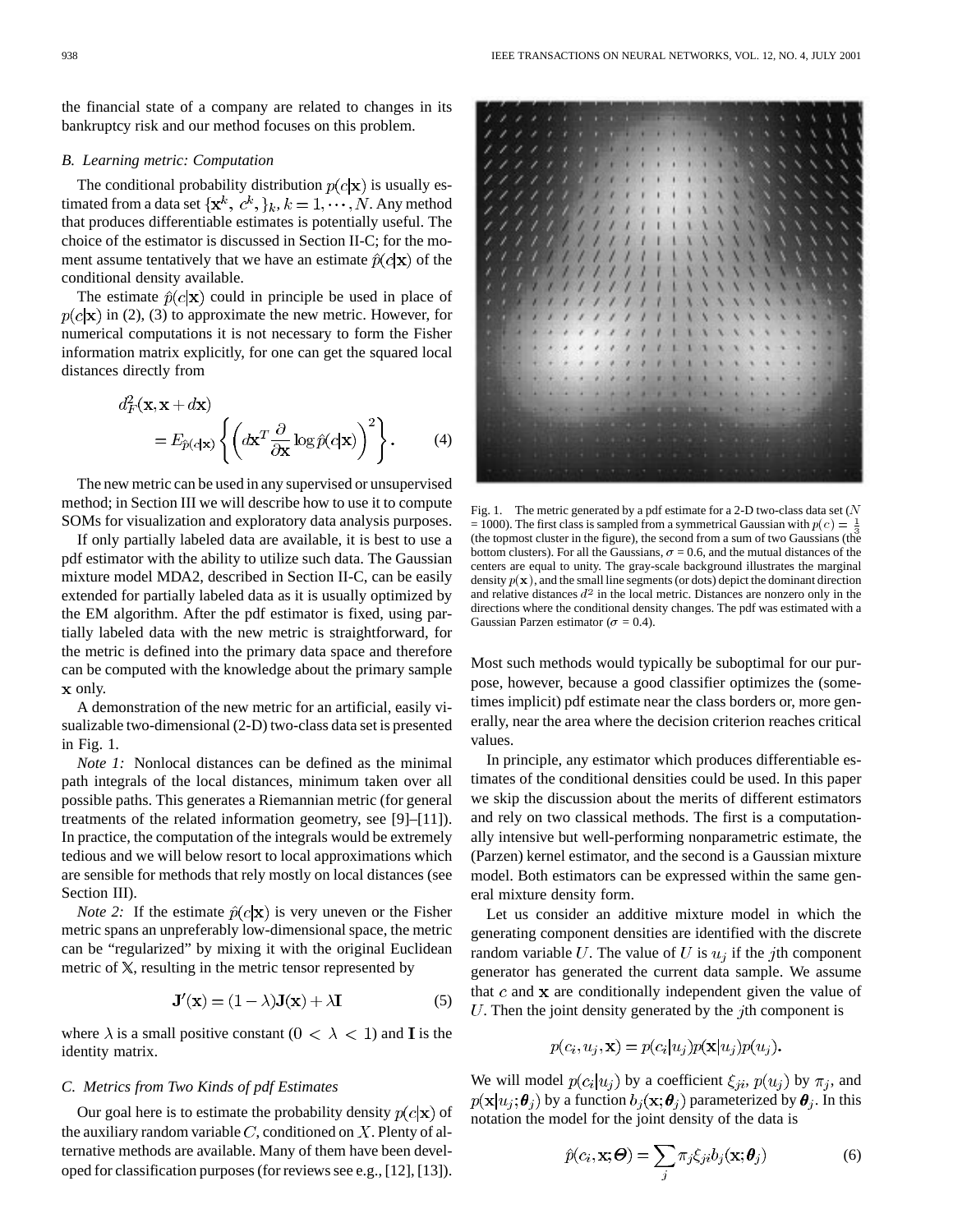where  $\Theta$  has been used to denote the whole set of parameters of the model.

By applying the Bayes rule, an estimate of the conditional density is obtained as

$$
\hat{p}(c_i|\mathbf{x};\boldsymbol{\Theta}) = \frac{\sum_j \pi_j \xi_{ji} b_j(\mathbf{x};\boldsymbol{\theta}_j)}{\sum_j \pi_j b_j(\mathbf{x};\boldsymbol{\theta}_j)}.
$$
\n(7)

The kernel estimator and the mixture density model differ in their parameterizations. Estimation of the parameters in these special cases will be discussed in more detail below. For the moment, assume that the values of all the parameters of the conditional density estimate (7) are known.

It is shown in Appendix A that if the component densities  $b_i(\mathbf{x}; \theta_i)$  are Gaussians with equal diagonal covariance matrices  $\sigma^2$ **I** and means  $\theta_i$  then the distance in (4) becomes

$$
\sigma^4 d_F^2(\mathbf{x}, \mathbf{x} + d\mathbf{x}) = E_{\hat{p}(c|\mathbf{x})} \{ [d\mathbf{x}^T (E_{p(u_j|\mathbf{x}, c_i; \boldsymbol{\theta}_j)} \{\boldsymbol{\theta}_j\}) - E_{p(u_j|\mathbf{x}; \boldsymbol{\theta}_j)} \{\boldsymbol{\theta}_j\}]^2 \}.
$$
 (8)

The parameter  $\sigma$  governs the width of the Gaussians and therefore the smoothness of the resulting pdf estimates. A method for choosing the value of  $\sigma$  when the new metric is used for learning SOMs will be described later in Section IV-B: A suitable likelihood measure is proposed, and the value of the sigma can be selected to maximize the measure in the learning or validation set.

*1) Kernel Estimation:* In kernel density estimation the component densities  $b_j(\mathbf{x}; \boldsymbol{\theta}_j)$  are called kernels; the number of kernels is equal to the number of data points  $N$ , and the parameters  $\theta_i$  are set to the data samples,  $\theta_i = x^j$ . The prior probabilities are set to  $\pi_j = 1/N$ . The parameter  $\xi_{ji} = 1$  if in the jth data pair  $(\mathbf{x}j, c^{j})$  the value of C is  $c^{j} = c_i$ . Otherwise  $\xi_{ji} = 0$ . The only free parameter left to be estimated is the variance  $\sigma^2$  of the kernels.

*2) Gaussian Mixture:* When the component densities in the model (7) are chosen to be Gaussians parameterized by their means, the model is equivalent to the mixture discriminant analysis 2 in [14] (cf. also [15]; the relation between mixture discriminant analysis and our work will be discussed in more detail in Section II-D). Now  $\pi_j$ ,  $\xi_{ji}$ , and  $\theta_j$  will all be estimated from the data. Formulas for estimating the model with the EM algorithm [16] are presented in Appendix B.

#### *D. Related Works*

According to our knowledge the introduced principle is new. Works in which some aspects resemble our approach exist, however. Amari and Wu [17] have augmented support vector machines by making an isotropic change to the metric near the class border. In contrast to this, our change is nonisotropic and changes the metric everywhere. Jaakkola and Haussler [18] induced a distance measure into a discrete input space using a generative probability model. The crucial differences are that they do not use external information, and that they do not constrain the metric to preserve topology.

In some earlier works auxiliary information has been incorporated directly into the representations of the data (see, e.g., [2], [19]; note, however, that the goal in these works is different from ours). The auxiliary information can be encoded for example in the 1-out-of-C manner and concatenated to the data vectors  $x$ . The main problem of this approach, for our purposes, is the arbitrary relative scale of the primary and auxiliary data. If the relative scale of the auxiliary data is too small, the primary data will dominate in the distance measure, whereas our goal is to measure changes in the auxiliary data and represent these changes as the distance measure of the primary data space. If the relative scale of the (discrete) auxiliary data is too large, on the other hand, then the data vectors will effectively be divided into separate clusters, each corresponding to one possible value of the auxiliary variable. The proximity relations (topology) of the original data space will then be destroyed.

Mappings from the original space to a new lower- or equal-dimensional space, which is the general definition of feature extraction, have a relation to our method. Automatic methods for optimizing such mappings, for example by maximizing mutual information, have been proposed [20], [21]. Unlike in a standard separate feature extraction stage, however, the change of the metric in our method defines a manifold which cannot in general be projected to a Euclidean space of the same or lower dimensionality. Therefore, no dimensionality-preserving or dimensionality-reducing mapping with the same local properties exists which means that the change of the metric is a more general operation than feature selection by a dimensionality-preserving (or dimensionality-reducing) nonlinear mapping.

The change of the metric can additionally be interpreted as a kind of nonlinear version of linear discriminant analysis (LDA; for applications of LDA in finance see, e.g., [22]). The LDA finds a linear transformation, defined globally for the whole data space, that aims at maximizing class separability. In a more recently proposed variant called mixture discriminant analysis [14], [15], a set of Gaussian kernels are fitted to data by optionally constraining the dimensionality of the subspace within which the kernels are allowed to reside. In contrast to LDA and the newer variants, we transform the input space locally to make the class distribution change isotropically, or with the same rate in every direction. This allows inspection of the class distributions even more closely.

Note that the discriminant analysis is commonly used for two tasks: acquiring classifications and understanding the relationships between classes by visualizations. Our model is more closely related to the latter task, whereas LDA usually emphasizes the former.

The classical canonical correlation analysis has recently been generalized by replacing the linear combinations with nonlinear functions [23], [24]. Our framework could as well be adapted to the task of finding statistical dependencies between two data sets by replacing the discrete auxiliary random variable with a parametrized set of features computed from an auxiliary continuous random variable, which will be explored in future work.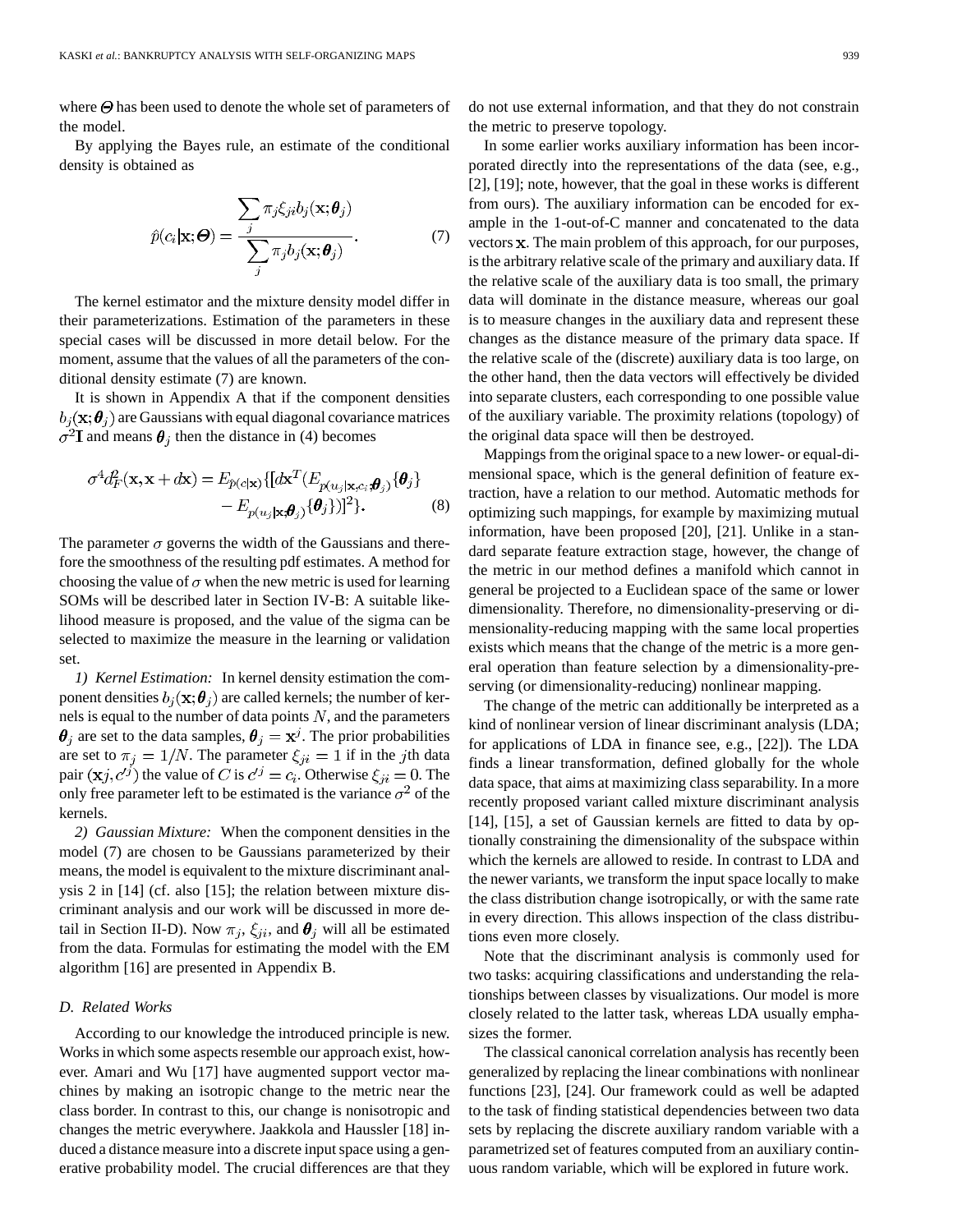#### III. SELF-ORGANIZING MAPS IN THE FISHER METRIC

In principle, any model that utilizes local distances could be adapted to use the Fisher metric (4). In this work we derive the on-line SOM algorithm for the new metric and use it in data analysis.

#### *A. The Self-Organizing Map*

The SOM [1], [2] is a regular grid of units, with a model vector  $m_i$  associated with each unit i. During the learning process the model vectors are gradually modified to follow the distribution of the input data in an ordered fashion: model vectors close-by on the map lattice attain close-by locations in the input space. 2-D map grids can be used to visualize various properties of the input data in data analysis applications.

The SOM algorithm iterates two steps. The index of the winning unit w closest to the current input sample  $x(t)$  at time t is first sought by

$$
w(\mathbf{x}(t)) = \arg\min_{i} d^2(\mathbf{x}(t), \mathbf{m}_i(t))
$$
\n(9)

where  $d$  is a distance function, commonly Euclidean. Then the model vectors are adapted according to

$$
\mathbf{m}_i(t+1) = \mathbf{m}_i(t) - \frac{1}{2}h_{wi}(t)\frac{\partial}{\partial \mathbf{m}_i}d^2(\mathbf{x}(t), \mathbf{m}_i(t)).
$$
 (10)

If  $d$  is the Euclidean distance, the adaptation rule becomes the familiar

$$
\mathbf{m}_i(t+1) = \mathbf{m}_i(t) + h_{wi}(t)(\mathbf{x}(t) - \mathbf{m}_i(t)).
$$
 (11)

Here  $h_{wi}(t)$  is the so-called neighborhood function, a decreasing function of the distance between the units  $w$  and  $i$ on the map lattice. The height and width of  $h_{wi}(t)$  decrease gradually in time. For more details see [2].

#### *B. SOM in the New Metric*

To organize SOMs in the Fisher metric that is determined by the differences between the estimated posterior distributions  $\hat{p}(c|\mathbf{x})$ , we first construct a pdf estimator for the distributions. To find the winning unit for the data sample  $x(t)$ , we then calculate distances to the set of model vectors, and find the one closest to . In general, the distances will be nonlocal.

To compute nonlocal distances, a search for the minimal path integral would be required, where differential distances along the paths would be defined by (4). Here we will approximate the nonlocal distances by the local distance measure (4), computed around the data sample  $x(t)$ . The winning unit will then be found with (9). If  $d\mathbf{x}$  is small, this approximation will be fair, whereas for far-off points the approximation will be rougher.

The assumption is that the approximation is locally accurate enough to preserve the order of the distances, so that the model vector  $m_i$  actually closest in the Riemannian metric (defined as the shortest path from **x** to  $m_i$ ) is equal to the  $m_w$  computed from the local approximation. This is sensible since model vectors that are close to  $x$  (as measured by the true nonlocal distances) are also likely to have small  $d\mathbf{x}$ , so the local approximation will not usually affect which unit becomes the winner.

Occasionally this may still happen, so the true test of the goodness of the approximation will be the experimental results. The results of the case study in Section IV are favorable.

As in the original SOM, the model vector of the winning unit and units in its neighborhood are updated into the direction where the distance  $d^2(\mathbf{x}, \mathbf{m}_i)$  decreases most rapidly, and proportionally to the magnitude of the change. In a Euclidean metric, the update is given by the gradient  $(\partial/\partial m_i) ||\mathbf{x} - \mathbf{m}_i||^2$ . The Fisher metric, however, is a Riemannian metric, and steepest descent in a Riemannian metric is given by the so-called natural gradient [25]. Generally, the natural gradient is equal to the conventional gradient multiplied by the representation of the metric tensor (a matrix), inverted. Because in the original coordinate system the metric tensor is represented by the Fisher information matrix, the natural gradient in these same coordinates is given by

$$
\mathbf{J}^{-1}(\mathbf{x}) \frac{\partial}{\partial \mathbf{m}_i} d^2(\mathbf{x}, \mathbf{m}_i)
$$
  
=  $\mathbf{J}^{-1}(\mathbf{x}) \frac{\partial}{\partial \mathbf{m}_i} [(\mathbf{m}_i - \mathbf{x})^T \mathbf{J}(\mathbf{x}) (\mathbf{m}_i - \mathbf{x})]$   
=  $2(\mathbf{m}_i - \mathbf{x}).$  (12)

Assuming that x and  $m_i$  are close to each other, (12) coincides with the direction of the shortest path from  $x$  to  $m_i$ .

In conclusion, the update rule in the Fisher metric is the same as in the Euclidean SOM, (11). The difference lies in the definition of the winner, (9), where the distance measure is in general defined by (4), and in the case of Gaussian kernel-based pdf estimators by (8).

#### *C. A Demonstration*

The effect of the change of the metric on SOM is demonstrated in Fig. 2 for a six-dimensional (6-D) three-class toy data set. We computed a SOM in both the original Euclidean metric and in the Fisher metric, and visualized the posterior class distribution on the SOMs. As can be seen in the figure, the classes are more distinctly and orderly separated on the SOM computed in the Fisher metric. Most notably the unimodality of the distribution of each class is clearly visible.

In data analysis applications the same SOM grid can be used for visualizing other aspects of the data as well. Such displays will be used in Section IV.

#### *D. Computational Complexity*

Each iteration of the SOM algorithm consists of the selection of the winning SOM unit for the current input, and an update of the model vectors. Since the update rule in the Fisher metric is unchanged from the Euclidean case, the computational complexity of the update is the same, i.e.,  $\mathcal{O}(N_{\text{DIM}}N_{\text{SOM}})$ for a neighborhood function that covers the whole map grid. Here  $N_{\text{DIM}}$  is the dimensionality of the input and  $N_{\text{SOM}}$  is the number of SOM units.

To select the winner, distances must be calculated from the input to each SOM unit. Using the local distance approximation, this can be done by computing the Fisher information matrix first, or by directly calculating the distances. The first alternative requires  $\mathcal{O}(N_{\text{DIM}}N_C N_U + N_{\text{DIM}}^2(N_C + N_{\text{SOM}}))$  operations,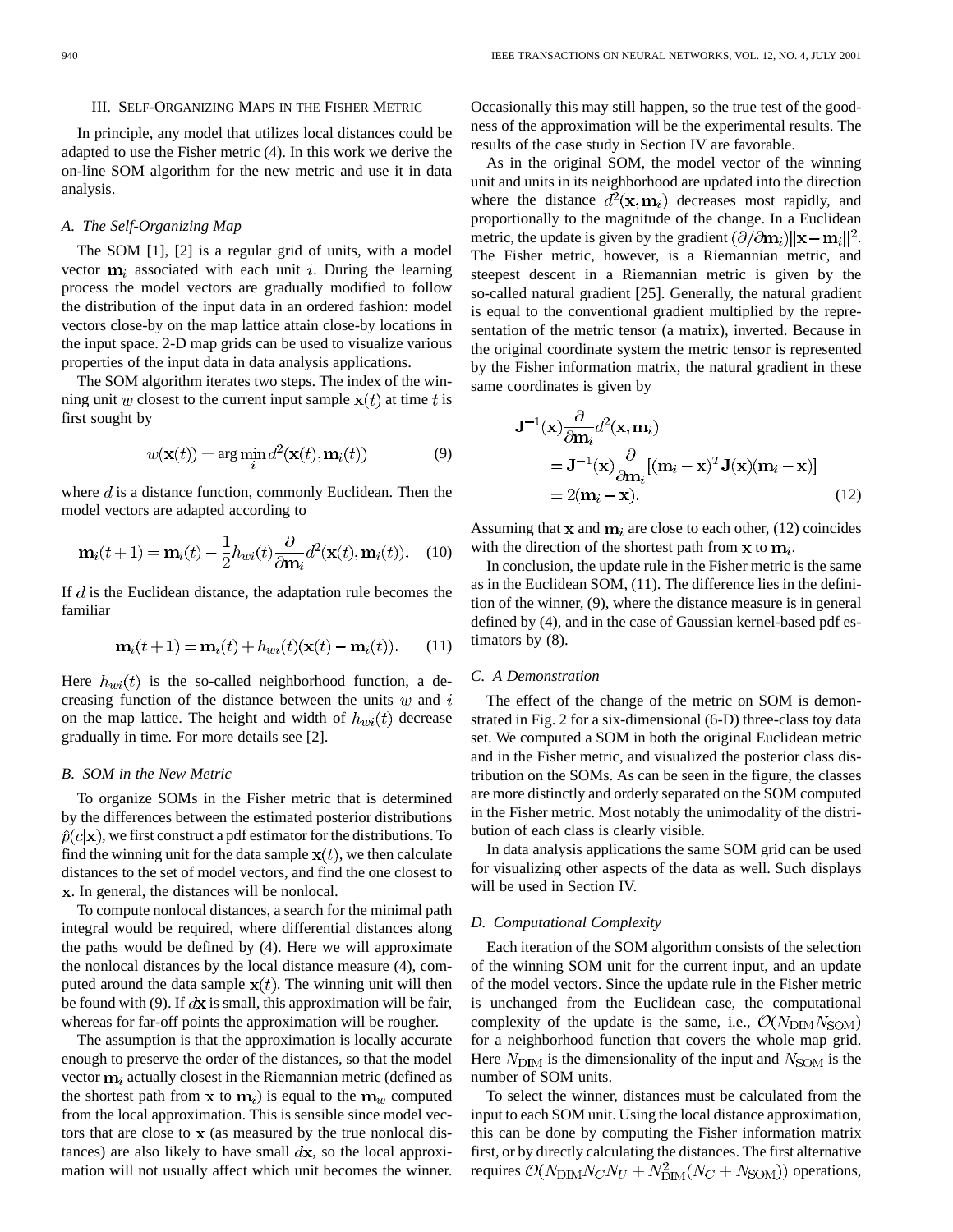

Fig. 2. A demonstration of the difference between SOMs computed in the Fisher metric and in the Euclidean metric. The primary data was 6-D and multinormally distributed, i.e.,  $\mathbf{x} \sim \mathcal{N}(0, I)$ . The auxiliary data was divided into three smoothly changing Gaussian classes, i.e.,  $p(c|\mathbf{x}) = G(\mathbf{x}-\mathbf{m}_c, \rho^2)/\sum_l G(\mathbf{x}-\mathbf{m}_l, \rho^2)$ , where  $G(\mathbf{x}, \rho^2)$  is the probability density at x given by the distribution  $\mathcal{N}(0, \rho^2 I)$ . The class centers  $\mathbf{m}_c$  were placed evenly around the origin so that  $||\mathbf{m}_c|| = 1$ , and the variance  $\rho^2$  was 0.81. The size of the data set was 3382 points. A pdf estimate was generated using the Parzen model, with  $\sigma = 1.0$ . SOMs were then trained to the data with the stochastic algorithm (9), (11). Posterior probabilities of the classes (according to (7) for the Parzen estimate) evaluated at the model vectors of the SOM are shown for the two SOMs (size: 40 by 40 units) organized to represent the same data set in the Fisher (a) class 0, (b) class 1, (c) class 2) and in the standard Euclidean (d)–(f) metric. The probability 0.767 is shown with the lightest shade and the probability 0.040 as pure black.

where  $N_C$  is the number of classes and  $N_U$  is the number of mixture components in the pdf estimate. The second alternative requires  $\mathcal{O}(N_{\text{DIM}}N_C(N_U+N_{\text{SOM}}))$  operations. If the dimensionality is small compared to the number of classes and the size of the SOM, then computing the Fisher information matrix explicitly may be faster; otherwise it is preferable to calculate the distances directly.

In the better method (MDA2) of the present case study there are 10 kernels, the number of classes is 2, the dimensionality is 23, and the winner search therefore requires about twice the amount of computation required for the simple Euclidean metric.

Note that there exist several speedup methods for the SOM (see, e.g., [26]). We have not investigated in detail their use with the Fisher metric but many of them are applicable.

#### IV. APPLICATION TO BANKRUPTCY ANALYSIS

The method presented in the previous chapters is applied below to a bankruptcy analysis task. Traditionally, most of the quantitative studies on bankruptcy have been directed toward prediction. The two dominating approaches in the bankruptcy prediction problem have been classification and probability estimation. In a classification task, based on the present and possibly also past data, the companies are divided into two groups: those that are likely to go bankrupt within a certain time interval, and those that are not. In probability estimation, the aim is to get estimates of the probability of bankruptcy within certain time interval—a simplified version of this is to rate the companies according to their bankruptcy risk, without requiring the ratings to be true probabilities. Naturally, probability estimation (and risk rating) models also offer a basis for classification.

A seminal work on bankruptcy prediction was performed by Altman *et al.* (summarized in [22]), who applied linear discriminant analysis to this problem. Later, almost every statistical method, including neural-network approaches, has been proposed (see, e.g., [27]–[36]). Generally, it has been observed that some of these methods, especially more "advanced" ones such as neural-network models, have slightly overperformed LDA. However, in all cases the improvement has been quite small, excluding the studies where only training set performance has been reported, or where the data set has been very small.

Another view, complementary to the bankruptcy prediction problem, is here referred to as bankruptcy analysis: trying to understand the different corporate behaviors and their relation to the risk of bankruptcy. A very influential qualitative work in this area has been carried out by Argenti [37]. One of his observations was that there are several different bankruptcy types ("failure trajectories") that differ in their causes, symptoms, and length. Along these lines of thought, a research project in Helsinki University of Technology has attempted to quantify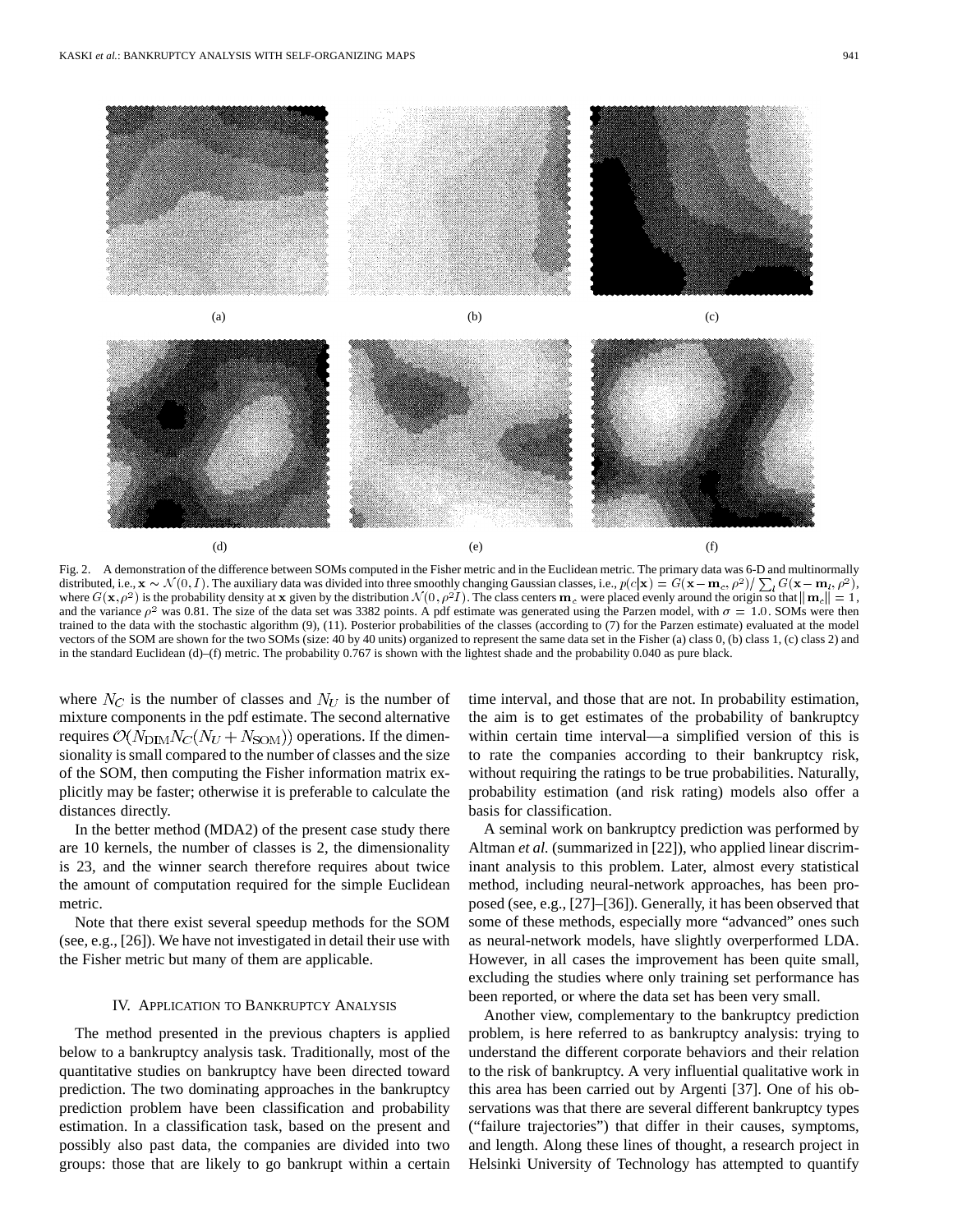and visualize these different behavior patterns [5], [6], [38], [39]. Because the present study is closely related to this project, some of its findings and also challenges are briefly summarized below.

First, the SOM does not increase the accuracy in bankruptcy prediction, but is very useful in visualizing the present state of a company and possible directions of its future development—the analyst gets a much more accurate idea of the state of the company from the visualization on a SOM than from a single scalar estimating the bankruptcy risk.

Second, different types of corporate behavior (trajectories) can be identified with the SOM.

Third, one problem with the visualization using an SOM is that when the data has an intrinsic dimensionality higher than that of the SOM grid, discontinuities in the mapping sometimes result. For instance, a single cluster of high bankruptcy risk may appear multimodal on the SOM. The Fisher metric approach, described in previous chapters, is likely to help with this problem, for the manifold spanned by the Fisher metric is of lower dimensionality than the original data space.

Thus, the primary goal in this section is to use the new methods to better understand the (nonlinear) dependencies between bankruptcies and financial indicators. The dependencies are converted into a metric of the input space, and we use the SOM to visualize the dependencies in a concise form. Because the metric is chosen to describe changes in the bankruptcy sensitivity, the SOM should emphasize features of the input space that are (locally) contributing to bankruptcies.

In this section, we will for brevity call a SOM computed in the Euclidean metric SOM-E, and a SOM computed in the Fisher metric SOM-F.

#### *A. Data*

The financial statements were from Finnish small and medium-sized enterprises. The line of business, age, size, and completeness of the available data were used as the selection criteria, but no data was otherwise rejected on the basis of "atypicality." In the data set there were 6195 financial statements given by about 1500 companies. Of these statements, 158 concerned companies that have gone bankrupt.

In this paper, we do not take into account the development of companies in time. Multiple statements from the same enterprise but from different years are treated as independent samples.

We used a set of 23 common financial indicators including measures of growth, profitability, solidity, liquidity, and operational efficiency; the samples of the primary data space  $x$  were 23-dimensional real vectors. The indicators were preprocessed (each separately) using histogram equalization. The auxiliary random variable  $C$  was binary, indicating whether the statement was followed by a bankruptcy within three years.

#### *B. Methods*

The data was randomly divided into an estimation set and a test set of roughly equal sizes. Two pdf estimates, the first based on Parzen estimation with Gaussian kernels and the second on a Gaussian mixture with ten mixture components, were fitted to the estimation set. Hexagonal SOMs of the size of  $20 \times 10$  units were then computed both in the Euclidean and in the Fisher metric, the latter derived from the pdf estimates.

*1) Verification measures:* In this section, we present a measure of goodness for verifying that the SOM-F reflects aspects of the input data that are relevant to the risk of bankruptcy. There are three components affecting the goodness: 1) the quality of the pdf estimator; 2) the accuracy by which the SOMs represent the probability of bankruptcy<sup>3</sup>; and (3) the quality of the visualizations, i.e., the smoothness and quality of organization of the SOMs.

We will not measure the first component; it is assumed that the standard pdf estimators are adequate. The accuracy of representation will be measured by the log-likelihood of the test data given the estimates at the locations of the winner units

$$
\sum_{k} \log \hat{p}(c^k | \mathbf{m}_{w(\mathbf{x}^k)}).
$$
 (13)

Regarding the quality of visualizations we will resort to visual comparisons between visualizations obtained by SOM-E and SOM-F.

The likelihoods obtained by the two pdf estimates and SOM-E and SOM-F were computed for a wide range of values of the parameter  $\sigma$ , from the order of the average distance between two closest data points to the order of the maximal distance. The likelihood obtained directly from the pdf estimator was computed to find out an approximation of the best possible performance, and a model always predicting prior probabilities of the classes served as a lower limit of useful results.

*Note:* The likelihood used for measuring the accuracy of representation has a connection to the quantization error that is commonly used for measuring the quality of SOMs. The quantization error is defined to be the average distance from the original data to the winning SOM units,  $E\{\|\mathbf{x} - \mathbf{m}_{w(\mathbf{x})}\|\}.$ In SOM-F, the corresponding measure would be the Kullback-Leibler divergence between the posterior distributions  $\hat{p}(c|\mathbf{x})$ and  $\hat{p}(c|\mathbf{m}_{w(\mathbf{x})})$ . Assuming that **x** and  $\mathbf{m}_{w(\mathbf{x})}$  are close to each other, the squared difference can be computed using the Fisher information matrix as in (4). However, since the measure is based solely on estimates of pdfs and not on the data itself, minimizing the quantization error in the estimated Fisher metric does not guarantee that the map represents the real data. There exists a simple remedy: If the estimate  $\hat{p}(c|\mathbf{x})$  is replaced by the real distribution  $p(c|\mathbf{x})$ , then the Kullback-Leibler divergence measures deviance of the representation from the true pdf. It can be easily shown that the average divergence between  $p(c|\mathbf{x})$  and  $\hat{p}(c|\mathbf{m}_{w(\mathbf{x})})$  is approximated by a linear function of the likelihood (13).

*2) Visualization of the results:* In addition to the usual visualization methods available for all SOMs, with SOM-F one can visualize correlations between bankruptcy sensitivity and directions of the data space. The amount of scaling of a direction  $d\mathbf{x}$ , revealed by the quadratic form  $dx^T \mathbf{J} dx$ , measures the effect of the direction on the bankruptcy sensitivity. We will visualize the magnitudes of these scalings at the most easily interpretable directions of the data space, the original variables of the data.

<sup>3</sup>Note that although this accuracy can be measured by the prediction accuracy, our goal is not to simply maximize prediction accuracy but to quantify accuracy of visualizations.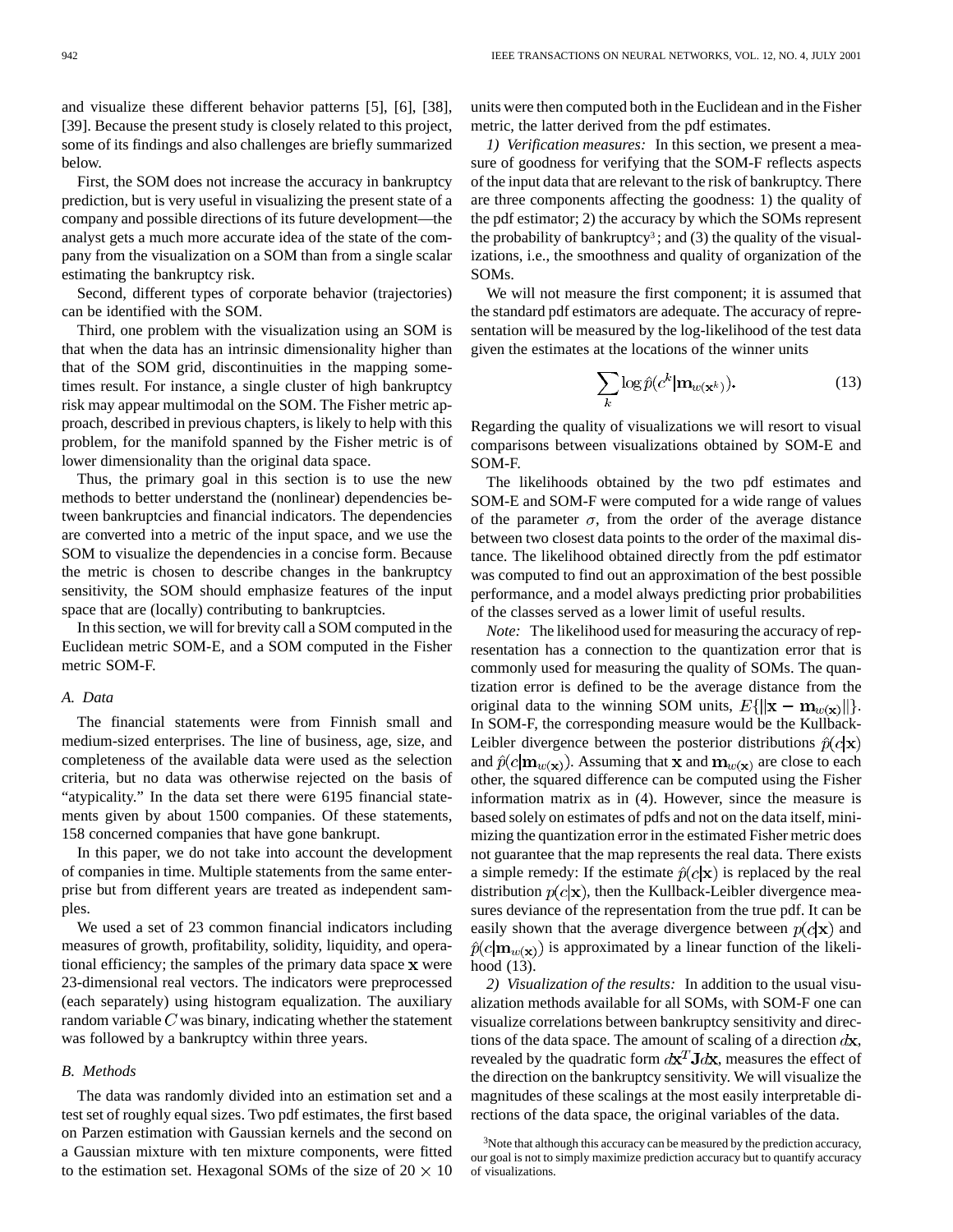

Fig. 3. The accuracy of the SOMs computed in the Euclidean metric (SOM-E) and in the Fisher metric (SOM-F) in representing the probability of bankruptcy, measured by the likelihood of data at the locations of the best-matching SOM units (13). (a) The pdf is estimated with the Gaussian kernel (Parzen) estimate. (b) The pdf is estimated by a Gaussian mixture having ten mixture components. The curve marked by "pdf" provides an approximate upper limit: it is the likelihood at the data points instead of at the best matching units. The curve marked by *a priori* provides the lower limit of sensible results, obtained by the best constant estimates. The parameter  $\sigma$  governs the smoothness of the pdf estimates.

The relative amount of scaling in the direction of the coordinate axis  $l$  is given by

$$
r_l(\mathbf{x}) = \sqrt{\frac{\mathbf{e}_l^T \mathbf{J}(\mathbf{x}) \mathbf{e}_l}{\sum_{m} \mathbf{e}_m^T \mathbf{J}(\mathbf{x}) \mathbf{e}_m}}
$$
(14)

where  $e_i$  is the unit vector parallel to the axis. A large value of  $r_l(\mathbf{x})$  indicates a strong effect by the variable l, locally around  $\mathbf{x}$ .

#### *C. Results*

The likelihoods of SOM-E and SOM-F in the test set are shown in Fig. 3 as a function of the parameter  $\sigma$  which governs the smoothness of the pdf estimates. The SOM-F, as expected, performs clearly better than the Euclidean SOM. The SOM-E is roughly equal only for the kernel-based pdf estimate when  $\sigma$  is very small—then the pdf estimate and the resulting Fisher metric are probably very uneven. The location of a financial statement on the SOM-F is thus a more accurate predictor of bankruptcy than the location of the statement on the SOM-E.

To test the statistical significance of the performance difference, the data was divided into ten separate sets. At each test round, one set was used as the test data and the other sets as the training data. The likelihood curves of the SOM-E and SOM-F were calculated for the test sets (using the MDA2 estimate), and the peaks of the curves were compared with the sign test. The SOM-F outperformed the SOM-E ( $p < 0.002$ ).

Still, the variation of the financial indicators on SOM-F displays (Fig. 5) is remarkably smooth, comparable to the smoothness of the SOM-E displays. Moreover, the bankrupt companies are visually clearly separated on both SOMs, in the sense that their distribution is unimodal and that the posterior class densities change smoothly on the map (Fig. 4). In summary, the good organization and visualization capabilities of the SOM have been maintained or even improved while the Fisher metric has increased the prediction accuracy.

The relative scaling of the coordinate axes in the new metric can be visualized as easily understandable overviews of the relative importance of the input variables. Some examples are presented in Fig. 6. The nonconstant values of the  $r(\mathbf{x})$  suggest that nonlinear effects exist, which would justify the use of nonlinear models for this data set.

#### V. DISCUSSION

We have introduced a new method for deriving metrics from the estimated posterior distribution of an auxiliary relevance-inducing variable, and used it in computing SOMs. The metric is based on the Fisher information matrix, which results from a local approximation of the Kullback-Leibler divergence between the posterior densities at close-by points in the primary data space. In the new metric the estimated posterior probabilities change evenly in all directions. In other words, the metric represents local contribution of the directions of the data space to changes in the relevance-indicating random variable.

We computed a SOM in the Fisher metric and applied it to the visualization of bankruptcy sensitivity as a function of several quantitative financial indicators. The SOM was more accurate in representing the (estimated) probability of bankruptcy than an Euclidean SOM while the visual quality of the maps was comparable or improved.

The Fisher metric can be used for discovering and visualizing locally relevant dimensions, and as a kind of automatic feature-extraction stage. We have presented one way of visualizing the contributions of the input variables to the Fisher metric. In general the visualization of the metric tensor as a function of the primary data space is a subject for further experimentation and research.

When used as a kind of feature extraction stage the method has the nice property that it changes the metric while still preserving the proximity relations of the original data space. For a pdf estimator which approaches the real pdf when the number of data grows, the results are independent of the original coordinate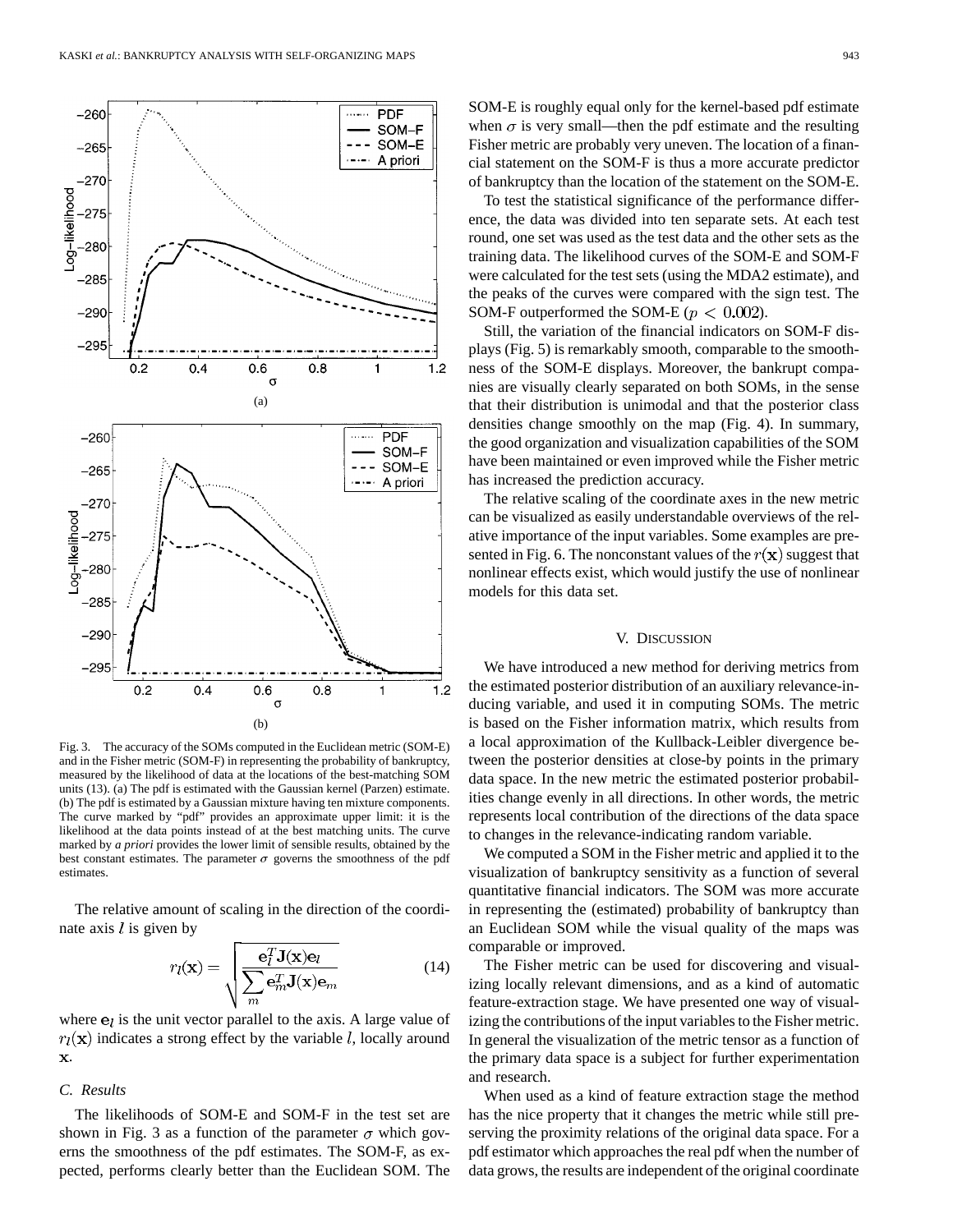

Fig. 4. The separation of bankruptcy-prone and healthy companies on the SOMs. (a)– (b) The estimate of the probability of bankruptcy at each map unit in (a) SOM-F and (b) SOM-E. The estimate is the posterior density of the Gaussian mixture model at  $\sigma = 0.31$ . The darkest shade denotes probability 0.12; the lightest denotes probability 0.002. (Note that the prior probability of bankruptcy is small, just 0.022.) The actual relative frequency of bankruptcies in the test set for each map unit is shown in (c) for SOM-F and in (d) for SOM-E. The frequency graphs are noisy since the number of bankrupt companies was small. White: no bankruptcies, black: two thirds of all companies have gone bankrupt.

system, and therefore of the metric, of the data. Preservation of the proximity relations is, of course, a natural requirement for sensible operation of further processing stages like the SOM; if the topology of the original space is not worth preserving then it is best to use a suitable (discontinuous) preprocessing stage.

It may be worth noting that the change of the metric affects the density of X. In the Fisher metric, the density of  $p(\mathbf{x})$  changes to  $|{\bf J}({\bf x})|^{-1/2}p({\bf x})$ . This change reduces the density of data at the points of the X-space where the posterior probabilities  $p(c|\mathbf{x})$ change rapidly. If this is undesirable, a modified Fisher metric with a constant magnification factor can be used.

In finding the relevant local features of the input space, the extraction of the Fisher metric is similar to the recently introduced

Kullback-Leibler clustering algorithm [40], [41]. This connection will be detailed in future papers.

In summary, we have extended the SOM-based exploratory analyzes of the factors affecting bankruptcy risk in different kinds of companies by the new learning metric. The Fisher metric derived from pdfs improved the accuracy with which the visual maps represent bankruptcy and even the quality of the visualizations. Bankruptcy analysis from financial statements is a common task, and it is relatively well known which features are meaningful; moreover, the effective dimensionality of meaningful data spaces is small. It is therefore hard to improve on the methods that are already in use in this field. Hence, the Fisher metric is likely to be even more useful when the structure of the data is less known and there is little justification for manual feature selection.

#### APPENDIX A

DERIVATION OF THE DISTANCE  $d^2$  for the MIXTURE MODEL

The gradient of (7) is

$$
\frac{\partial}{\partial \mathbf{x}} \hat{p}(c_i|\mathbf{x}; \boldsymbol{\Theta}) = \sum_j \pi_j \frac{\xi_{ji} - \hat{p}(c_i|\mathbf{x})}{\sum_k \pi_k b_k(\mathbf{x}; \boldsymbol{\theta}_k)} \frac{\partial}{\partial \mathbf{x}} b_j(\mathbf{x}; \boldsymbol{\theta}_j)
$$

and hence

$$
\frac{\partial}{\partial \mathbf{x}} \log \hat{p}(c_i|\mathbf{x}; \boldsymbol{\Theta}) = \sum_j \pi_j \frac{\xi_{ji}/\hat{p}(c_i|\mathbf{x}) - 1}{\sum_k \pi_k b_k(\mathbf{x}; \boldsymbol{\theta}_k)} \cdot \frac{\partial}{\partial \mathbf{x}} b_j(\mathbf{x}; \boldsymbol{\theta}_j).
$$

For a Gaussian  $b_i$  having a diagonal covariance matrix  $\sigma^2$ **I** 

$$
\frac{\partial}{\partial \mathbf{x}} b_j(\mathbf{x}; \boldsymbol{\theta}_j) = -\frac{1}{\sigma^2} b_j(\mathbf{x}; \boldsymbol{\theta}_j)(\mathbf{x} - \boldsymbol{\theta}_j)
$$

and hence

$$
\sigma^2 \frac{\partial}{\partial \mathbf{x}} \log \hat{p}(c_i | \mathbf{x}; \boldsymbol{\Theta})
$$
  
= 
$$
\sum_j \left[ \frac{\xi_{ji} \pi_j b_j(\mathbf{x}; \boldsymbol{\theta}_j)}{\hat{p}(c_i | \mathbf{x}) \sum_k \pi_k b_k(\mathbf{x}; \boldsymbol{\theta}_k)} - \frac{\pi_j b_j(\mathbf{x}; \boldsymbol{\theta}_j)}{\sum_k \pi_k b_k(\mathbf{x}; \boldsymbol{\theta}_k)} \right] (\boldsymbol{\theta}_j - \mathbf{x}).
$$
 (15)

Using (7), the expression in brackets can be simplified to

$$
\frac{\sum_{k} \pi_{k}b_{k}(\mathbf{x}; \boldsymbol{\theta}_{k})}{\sum_{k} \pi_{k}\xi_{ki}b_{k}(\mathbf{x}; \boldsymbol{\theta}_{k})} \frac{\pi_{j}\xi_{ji}b_{j}(\mathbf{x}; \boldsymbol{\theta}_{j})}{\sum_{k} \pi_{k}b_{k}(\mathbf{x}; \boldsymbol{\theta}_{k})} - \frac{\pi_{j}b_{j}(\mathbf{x}; \boldsymbol{\theta}_{j})}{\sum_{k} \pi_{k}b_{k}(\mathbf{x}; \boldsymbol{\theta}_{k})}
$$
\n
$$
= \frac{\pi_{j}\xi_{ji}b_{j}(\mathbf{x}; \boldsymbol{\theta}_{j})}{\sum_{k} \pi_{k}\xi_{ki}b_{k}(\mathbf{x}; \boldsymbol{\theta}_{k})} - \frac{\pi_{j}b_{j}(\mathbf{x}; \boldsymbol{\theta}_{j})}{\sum_{k} \pi_{k}b_{k}(\mathbf{x}; \boldsymbol{\theta}_{k})}
$$
\n
$$
= \frac{p(c_{i}, u_{j}, \mathbf{x}; \boldsymbol{\theta}_{j})}{\sum_{k} p(c_{i}, u_{k}, \mathbf{x}; \boldsymbol{\theta}_{k})} - \frac{p(\mathbf{x}, u_{j}; \boldsymbol{\theta}_{j})}{\sum_{k} p(\mathbf{x}, u_{k}; \boldsymbol{\theta}_{k})}
$$
\n
$$
= p(u_{j}|\mathbf{x}, c_{i}; \boldsymbol{\theta}_{j}) - p(u_{j}|\mathbf{x}; \boldsymbol{\theta}_{j}). \qquad (16)
$$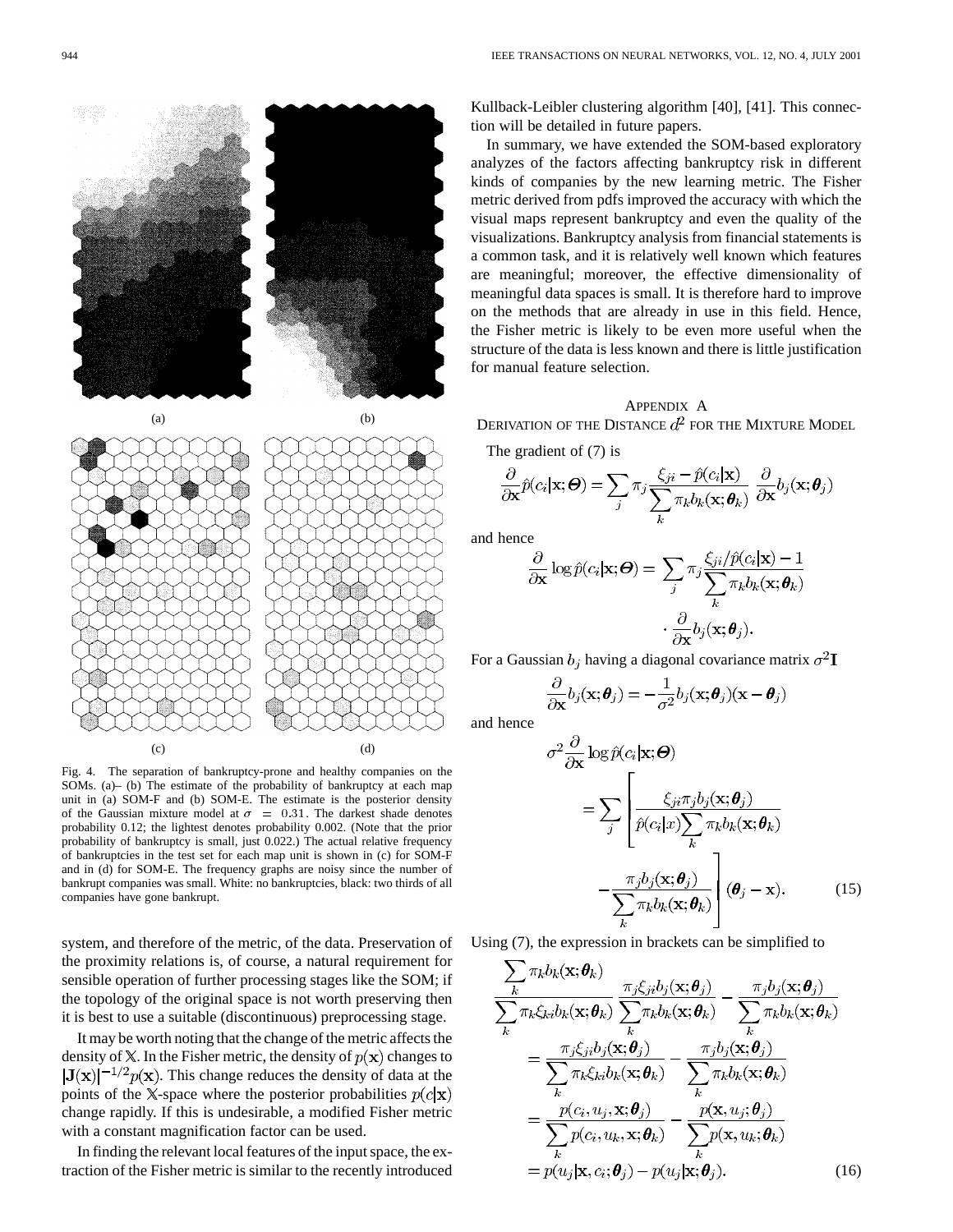

Fig. 5. The distribution of the values of three financial indicators on (**a**–**c**) SOM-F and (**d**–**f**) SOM-E. An index of (a) and (d) profitability; (b) and (e) liquidity; (c) and (f) capital structure. The Fisher metric for SOM-F has been computed from a Gaussian mixture estimate with  $\sigma = 0.31$ .

Plugging (16) into (15) yields

# $\sigma^2 \frac{\partial}{\partial x} \log \hat{p}(c_i | \mathbf{x}; \boldsymbol{\Theta})$  $\mathbf{X} = \sum_{j} [p(u_j|\mathbf{x}, c_i; \boldsymbol{\theta}_j) - p(u_j|\mathbf{x}; \boldsymbol{\theta}_j)](\boldsymbol{\theta}_j - \mathbf{x})$ <br>  $= E_{p(u_j|\mathbf{x}, c_i; \boldsymbol{\theta}_j)} {\boldsymbol{\theta}_j - \mathbf{x}} - E_{p(u_j|\mathbf{x}; \boldsymbol{\theta}_j)} {\boldsymbol{\theta}_j - \mathbf{x}}$ <br>  $= E_{p(u_j|\mathbf{x}, c_i; \boldsymbol{\theta}_j)} {\boldsymbol{\theta}_j} - E_{p(u_j|\mathbf{x}; \boldsymbol{\theta}_j)} {\boldsymbol{\theta}_j}$  (17)

#### and plugging (17) into (4) yields (8).

#### APPENDIX B EM ESTIMATION OF THE GAUSSIAN MIXTURE MODEL OF JOINT **DENSITIES**

We used the EM algorithm to maximize the likelihood of the model (6). The value of the random variable  $U$  that indicates which generator has produced each data item is considered as the missing data. The value of U for the data sample  $(\mathbf{x}^k, c^k)$ is denoted by  $u^k$ . The data are assumed to be independent and identically distributed.

As an initialization we set  $\pi_j = 1/N_U$  and  $\xi_{ji} =$  $1/(N_U N_C)$ , where  $N_U$  denotes the number of component generators and  $N_C$  denotes the number of possible values of C. The  $\theta_j$  are initialized by the K-means algorithm.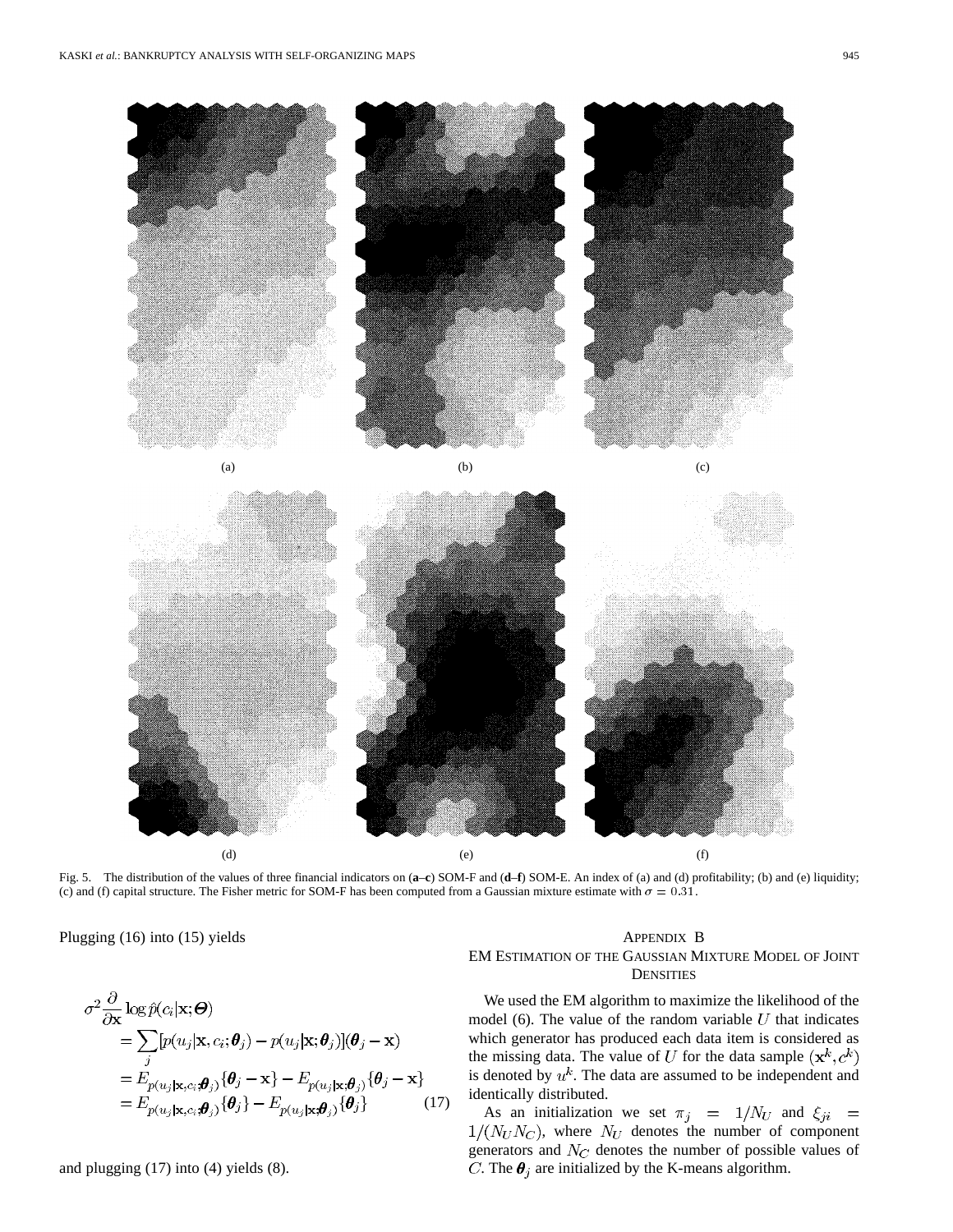

(c)

Fig. 6. The relative contributions  $r_i^2(\mathbf{x})$  to the change in the bankruptcy sensitivity, plotted as gray levels on the map display, for the indicators of Fig. 5. The relative contribution of the profitability indicator (**a**: scale from 0.007 to 0.080) decreases and the contribution of the capital structure indicator (**c**: scale from 0.0002 to 0.215) increases at the bankruptcy zone (the stripe in the top left corner), while the contribution of the liquidity indicator (**b**: scale from 0.001 to 0.013) is very low.

The E-step consists of two sub-steps. First the joint distribution of the missing data is inferred, and then the expected log-likelihood of the model with respect to this distribution is computed, conditioned on the old parameters and the data.

Given the old set of parameters  $\boldsymbol{\Theta}^{(0)}$ , the joint distribution of the missing data is

$$
p({u_j^k}_{k}|({\mathbf{x}}^k, c^k){\mathbf{k}}; \boldsymbol{\Theta}^{(0)}) = \prod_k p(u_j | {\mathbf{x}}^k, c^k; \boldsymbol{\Theta}^{(0)}).
$$
 (18)

Below we will generally use the superscript (0) to refer to the old parameters. The probability  $p(u_j|\mathbf{x}^k, c^k; \boldsymbol{\Theta}^{(0)})$  that the mixture component  $u_j$  has generated the data sample  $(\mathbf{x}^k, c^k)$  is

$$
p(u_j|\mathbf{x}^k, c^k; \boldsymbol{\Theta}^{(0)}) = \frac{b_j(\mathbf{x}^k; \boldsymbol{\theta}_j^{(0)})\xi_{jic_j=c^k}^{(0)}\pi_j^{(0)}}{p(\mathbf{x}^k, c^k|\boldsymbol{\Theta}^{(0)})} \equiv \tau_{jk}
$$

It can be shown that the expected log-likelihood  $\mathcal{L}(\Theta)$  of the model (6) with respect to the distribution (18) is

$$
E\{\mathcal{L}(\boldsymbol{\Theta})\} = \sum_{j,k} \tau_{jk} [\log b_j(\mathbf{x}^k; \boldsymbol{\theta}_j) + \log \xi_{jic_i=c^k} + \log \pi_j]
$$

In the M-step the expected log-likelihood is maximized. It can be shown that with respect to the  $\xi_{ji}$  the maximum is at

$$
\xi_{ji} = \frac{\sum_{k:c^k = c_i} \tau_{jk}}{\sum_k \tau_{jk}}.
$$
\n(19)

For the  $\pi_j$  the maximum is at

$$
\pi_j = \sum_k \tau_{jk}/N \tag{20}
$$

where N is the number of data samples, and for the  $\theta_j$  at

$$
\theta_j = \frac{\sum_{k} \tau_{jk} \mathbf{x}^k}{\sum_{k} \tau_{jk}}.
$$
\n(21)

#### ACKNOWLEDGMENT

The authors would like to thank Finnvera Ltd. and particularly P. Bergius for the data set, K. Kiviluoto for his valuable backround information on bankruptcy analysis and his help regarding the interpretation the data, and the Academy of Finland for financial support.

#### **REFERENCES**

- [1] T. Kohonen, "Self-organized formation of topologically correct feature maps," *Biol. Cybern.*, vol. 43, pp. 59–69, 1982.
- [2] , *Self-Organizing Maps*. Berlin: Springer-Verlag, 1995.
- [3] S. Kaski and J. Sinkkonen, "Metrics that learn relevance," in *Proc. IJCNN-2000, Int. Joint Conf. Neural Networks*, vol. V, 2000, pp. 547–552.
- [4] K. Kiviluoto and P. Bergius, "Analyzing financial statements with the self-organizing map," in *Proc. WSOM'97, Workshop Self-Organizing Maps*. Espoo, Finland, 1997, pp. 362–367.
- [5] K. Kiviluoto, "Predicting bankruptcies with the self-organizing map," *Neurocomput.*, vol. 21, no. 1–3, pp. 191–201, 1998.
- [6] K. Kiviluoto and P. Bergius, "Exploring corporate bankruptcy with two-level self-organizing maps. Decision technologies for computational management science," in *Proc. 5th Int. Conf. Comput. Finance*. Boston, MA, 1998, pp. 373–380.
- [7] S. Kullback, *Information Theory and Statistics*. New York: Wiley, 1959.
- [8] C. R. Rao, "Information and the accuracy attainable in the estimation of statistical parameters," *Bull. Calcutta Math. Soc.*, vol. 37, pp. 81–91, 1945.
- [9] M. K. Murray and J. W. Rice, *Differential Geometry and Statistics*. London, U.K.: Chapman & Hall, 1993.
- [10] S.-I. Amari, *Differential-Geometrical Methods in Statistics*. New York: Springer-Verlag, 1990.
- [11] R. E. Kass and P. W. Vos, *Geometrical Foundations of Asymptotic Inference*. New York: Wiley, 1997.